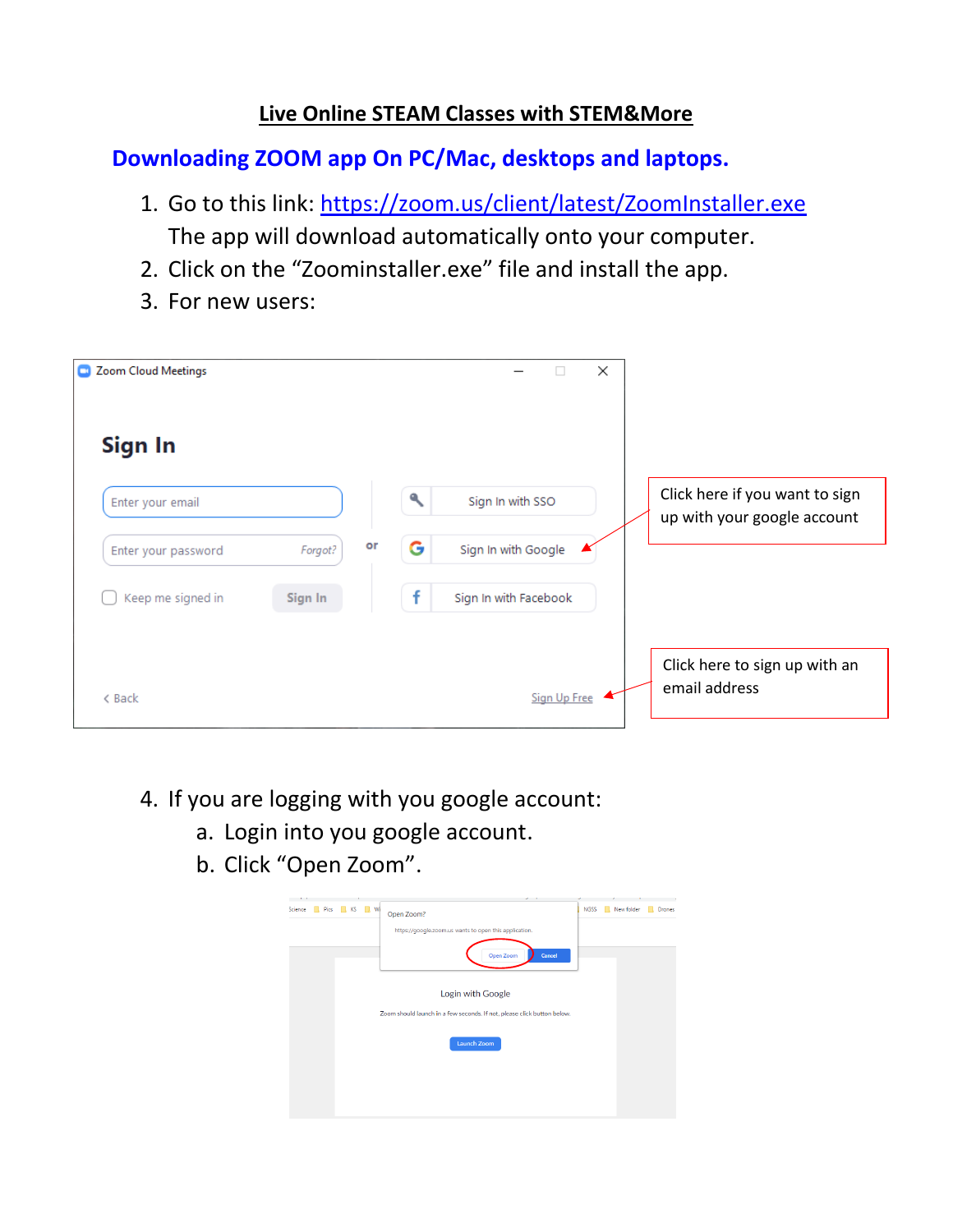- 5. If you are signing up with another email address:
	- a. Enter your email address.
	- b. A confirmation email will be sent to your address.



if you did not receive the email, Resend another email

- c. In the confirmation email, click "activate account" .
- d. Enter your first name, last name a password.
- e. And that's it, you are ready to use ZOOM on your computer.

| <b>Welcome to Zoom</b>                                                                                                        |
|-------------------------------------------------------------------------------------------------------------------------------|
| n@walla.com. Your account has been successfully created. Please list your<br>Hi, s<br>name and create a password to continue. |
|                                                                                                                               |
| First Name                                                                                                                    |
| Last Name                                                                                                                     |
|                                                                                                                               |
| Password                                                                                                                      |
| Confirm Password                                                                                                              |
|                                                                                                                               |
| By signing up, I agree to the Privacy Policy and Terms of Service.                                                            |
| <b>Continue</b>                                                                                                               |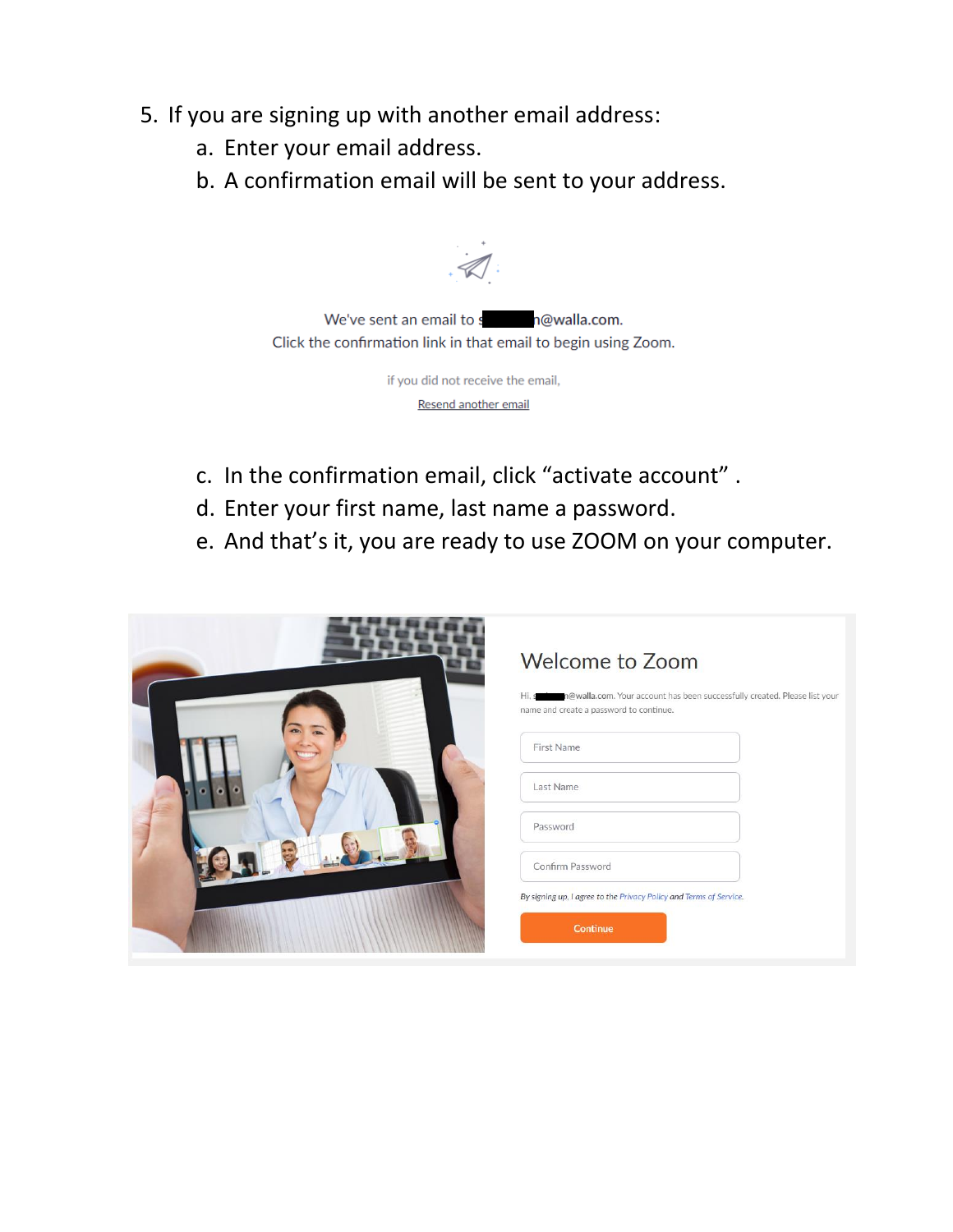## **Download the app on IOS (Apple devices)**

1. Go to App Store and search for "ZOOM".



- 2. Download and install the app
- 3. When you get the direct link (via email / Google drive), click the link, the app will open automatically

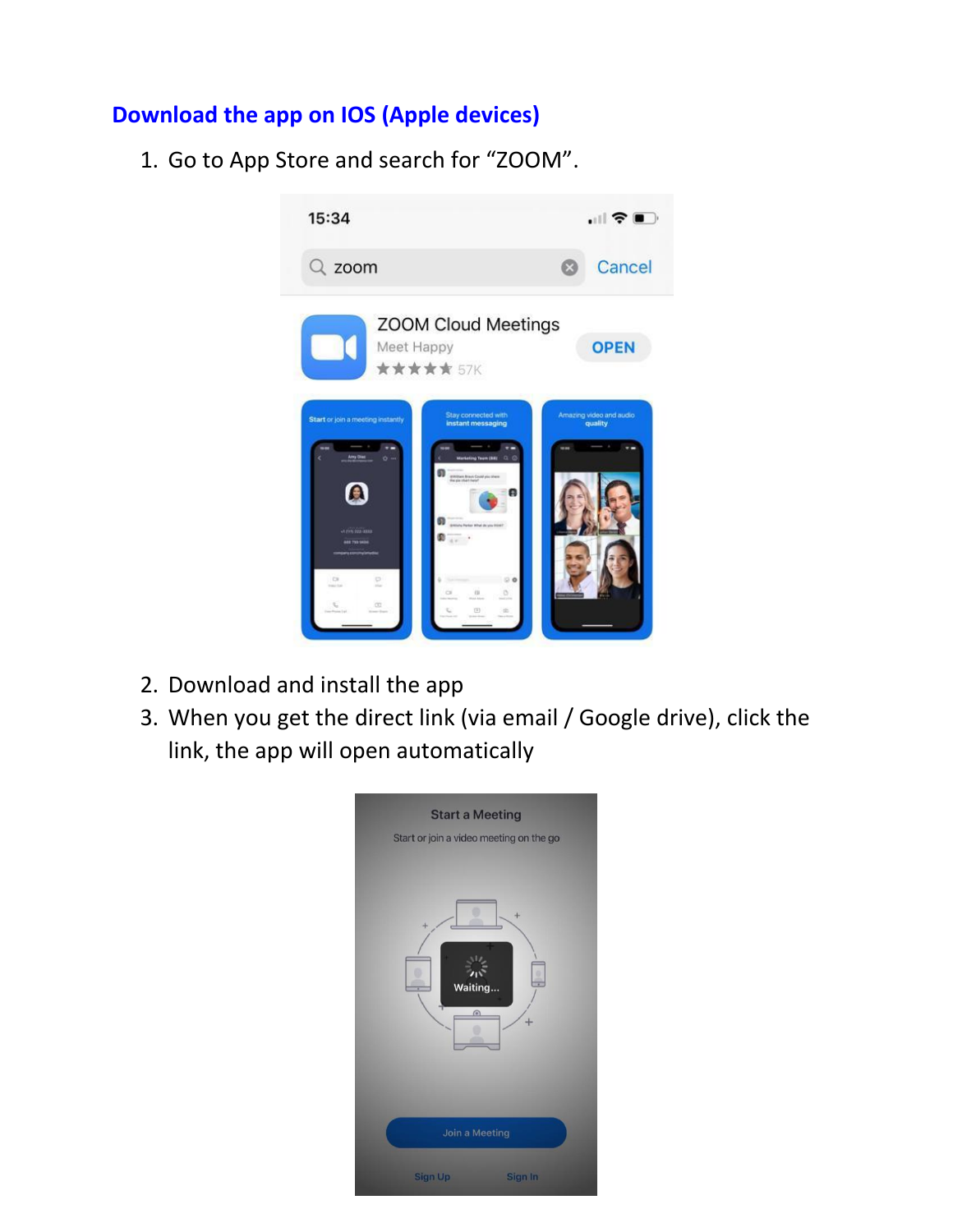4. Enable microphone and click "Join with Video"



# **Video Preview**

5. Click "Call using Internet Audio" and you are all set!